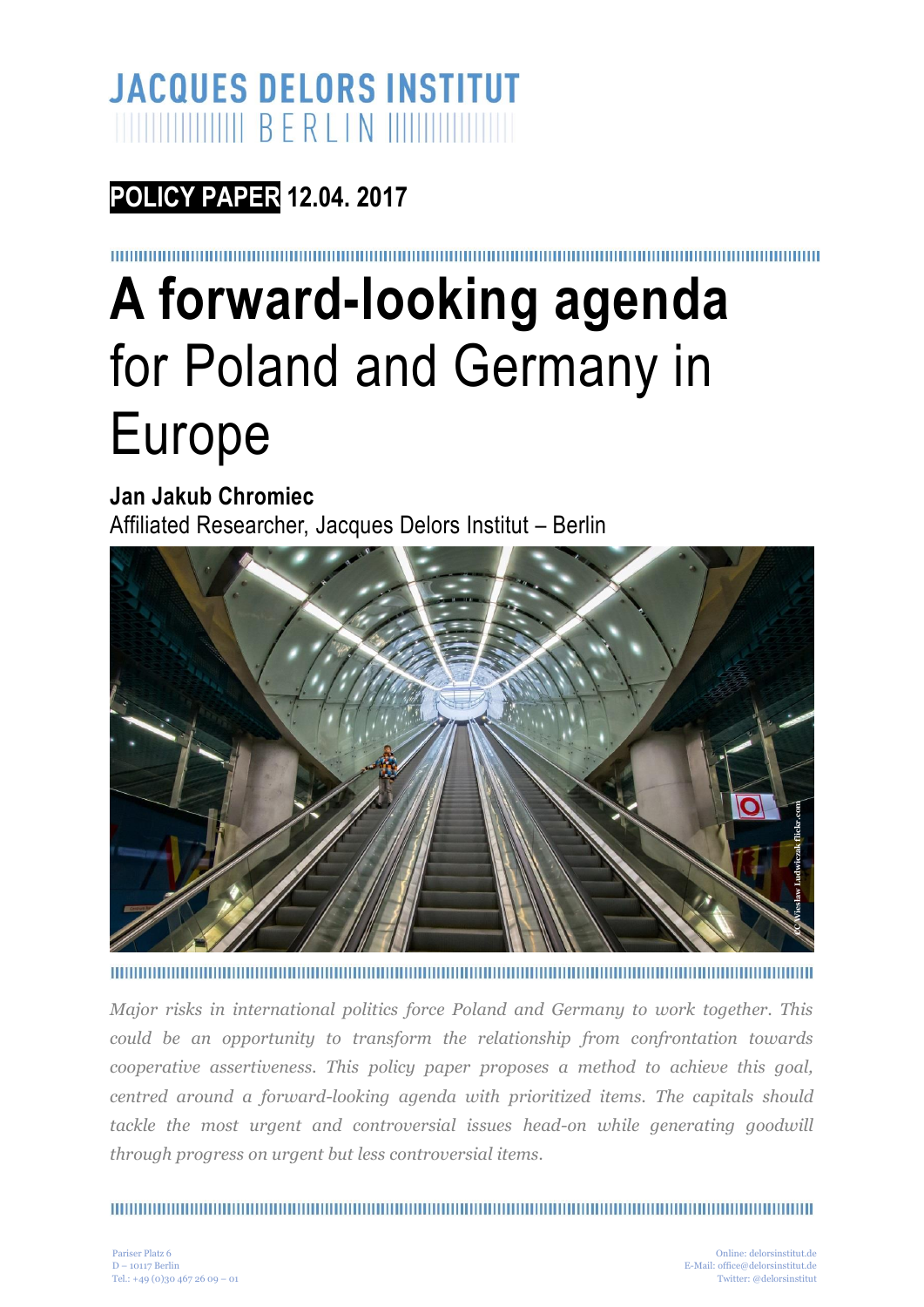### **1 Good vibes in bad times**

Recent events in the Polish-German relationship were dominated by distrust. Warsaw's conflict with the European Commission over the rule of law, disagreements on refugee policy and diverging views on the Nord Stream 2 pipeline were some of the clouds which arose on the horizon.

However, major risks in international politics start bringing the capitals together. The durability of the European Union is being challenged by growing anti-EU sentiments and the fallout of Brexit. The security environment is under siege because of Russia's aggressive foreign policy. The transatlantic partnership, a bedrock of post-war international order, is being questioned under the presidency of Donald Trump, potentially implying a weakening of NATO, trade wars and regional instability.

This international environment forces Warsaw and Berlin to close ranks and shift focus on commonalities. In this context, Angela Merkel's visit to Warsaw on February  $7<sup>th</sup>$  can be seen as a cautious opening in bilateral relations. The Chancellor met Poland's top decision-makers, including Jarosław Kaczyński. Reform of the European Union was the main topic of discussions.

In Polish media, the event ["sparked](http://www.ecfr.eu/article/commentary_pariah_no_more_poland_weighs_its_options) an interest unmatched by any international event in Poland in recent years". The conservative weekly "Wprost" [depicted](https://www.wprost.pl/tylko-u-nas/10041610/Merkel-w-Warszawie-polskie-korzenie-Zuckerberga-i-nowa-odslona-afery-warszawskiej-co-w-najnowszym-Wprost.html) Angela Merkel and Jarosław Kaczyński hugging each other under the heading "a marriage of convenience". The conservative daily newspaper "Rzeczpospolita" [encouraged](http://www.rp.pl/Publicystyka/302029831-Unia-Europejska-Droga-do-partnerstwa.html#ap-3) both governments "to undertake activities aiming to renew the partnership between our countries", while the left-leaning "Krytyka Polityczna" [argued](http://krytykapolityczna.pl/swiat/sutowski-merkel-polska/) that Poland has no choice than to "find an arrangement" with Germany. Also German commentators [underscored](http://www.deutschlandradiokultur.de/polens-nationalkonservative-warum-sich-kaczynski-merkel-an.996.de.html?dram:article_id=378663) Warsaw's changing tone, especially Kaczyński's support for Merkel in the upcoming German elections.

The impact of the visit should not be overrated. Given the extent of divisions between the governments a one-off show of good vibes is not sufficient to produce lasting improvements in the relationship.

However, the cautious opening could be used to start a debate on how to transform Polish-German cooperation. This debate could centre on two questions:

- How can we move from the current mode of distrust into a mode of cooperation in which differences do not damage foundations of the relationship?
- How can we move from declarations to tangible projects benefiting both partners?

In this policy paper I address these two questions. First, I suggest a method for prioritizing issues on the bilateral agenda in a way which could lead to cooperative assertiveness in Polish-German relations (Chapter 2). This refers to a mode of relations combining conflict management with the willingness to sustain fundaments of the relationship.

Secondly, I propose a set of issues to be put on the Polish-German agenda in the short to medium term (Chapters 3-4). This non-exhaustive set serves as an illustration of how the Polish-German agenda could be filled with concrete projects.

A final chapter summarizes the paper and suggests some practical steps towards setting the bilateral agenda in motion.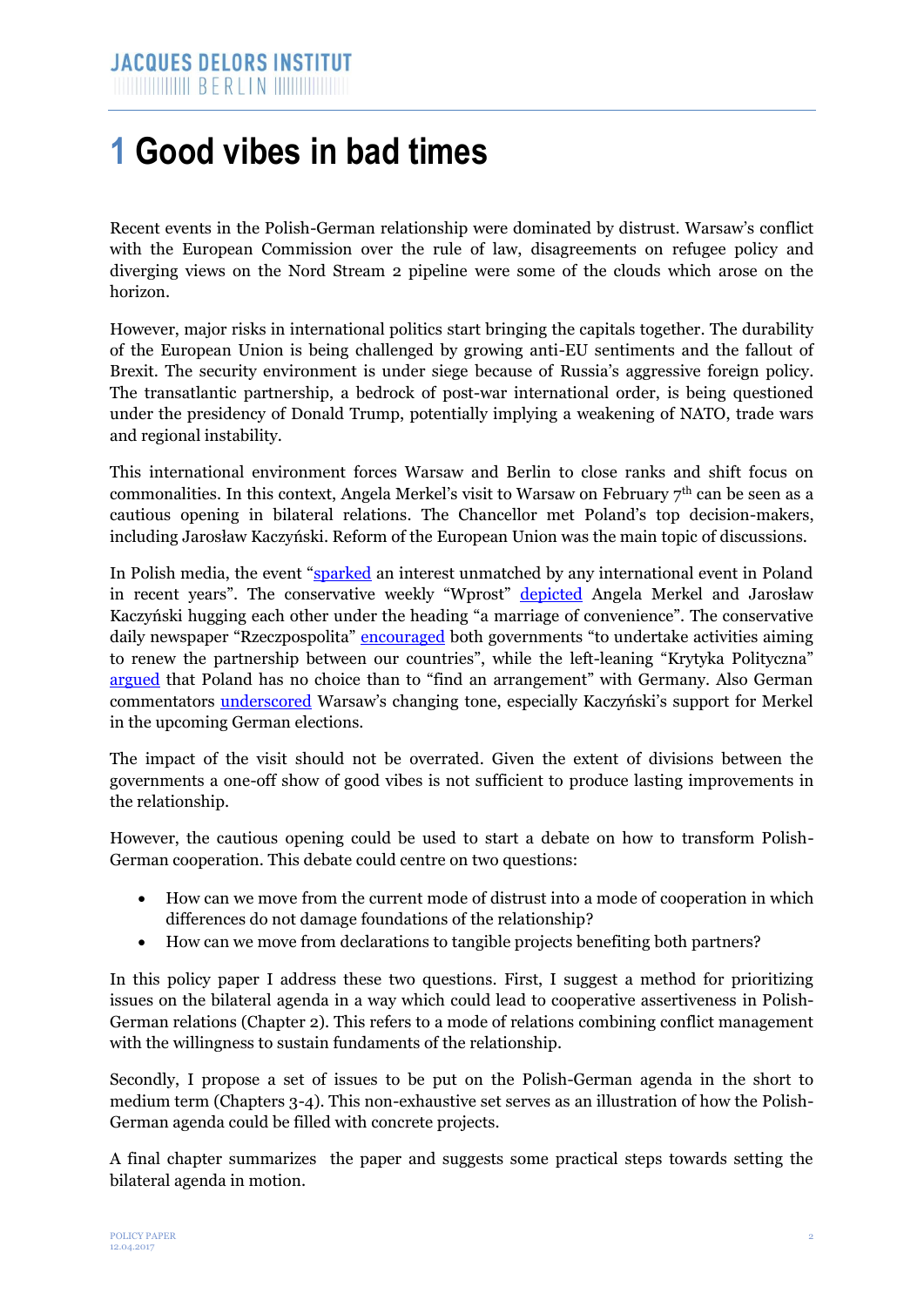### **2 Towards cooperative assertiveness**

Polish-German relations should follow the principle of cooperative assertiveness. Disagreements on details of policy must be identified and articulated, but differences on individual issues should not stand in the way of realizing shared overarching interests.

To this end, legal foundations of cooperation (the [Treaty of Good Neighbourhood and Friendly](http://www.polen.diplo.de/contentblob/4070198/Daten/126388/vertrag1761991.pdf)  [Cooperation](http://www.polen.diplo.de/contentblob/4070198/Daten/126388/vertrag1761991.pdf) of 1991), programmatic declarations (e.g. of the [Bundestag](http://dip21.bundestag.de/dip21/btd/17/061/1706145.pdf) and the two [governments,](https://archiv.bundesregierung.de/ContentArchiv/DE/Archiv17/_Anlagen/2011/06/2011-06-21-programm-deutsch-polnische-nachbarschaft.pdf;jsessionid=531664ADA22199F68722A6D37360EAB7.s6t1?__blob=publicationFile&v=2) 2011) and on-going projects should be streamlined into a common agenda structured along three principles: comprehensiveness, compartmentalization and prioritization.

First, all important issues must get on the drawing table instead of remaining in the dark and damaging the relationship. **Comprehensiveness** requires both capitals to formulate a list of important topics, keep the list up-to-date and synchronize it between Berlin and Warsaw.

Secondly, failure in dealing with one issue should not spill over into other issues. If the partner seemingly does not deliver on an issue, this should not be an excuse to refuse cooperation in other areas. Therefore agenda issues should be **compartmentalized**, treated as stand-alone items.

Third, issues should be assigned different levels of priority. Given limited resources it is important to **prioritize** issues that are most relevant for the relationship. This is a dynamic process: issues which are high on the agenda today can be low on the agenda tomorrow, and vice versa.

While prioritization can be carried out in different ways, in the current environment of international instability items could be prioritized on two dimensions: urgency and conflict.

- 1. **Urgency** signifies to what extent an issue is time-critical given international threats and must therefore be resolved before other issues.
- 2. **Conflict** refers to the distance between ideal points of the two partners on a given issue. The larger the distance, the higher the conflict.

Plotting these dimensions against each other yields four groups of issues (see Figure 1).

**The main focus of bilateral cooperation should be on quadrants 1 and 2.** Issues in quadrant 1 (high urgency, high conflict) are time critical in the sense that inaction will soon increase the scale of the problem. They also cause a high degree of conflict which damages the relationship. Therefore these issues should be **prioritized**, i.e. assigned maximum resources and a commitment to produce solutions as soon as possible.

Priority items, elaborated in Chapter 3, include questions of aligning alliance policies, synchronizing bilateral threat perceptions and making the best of flexible integration.

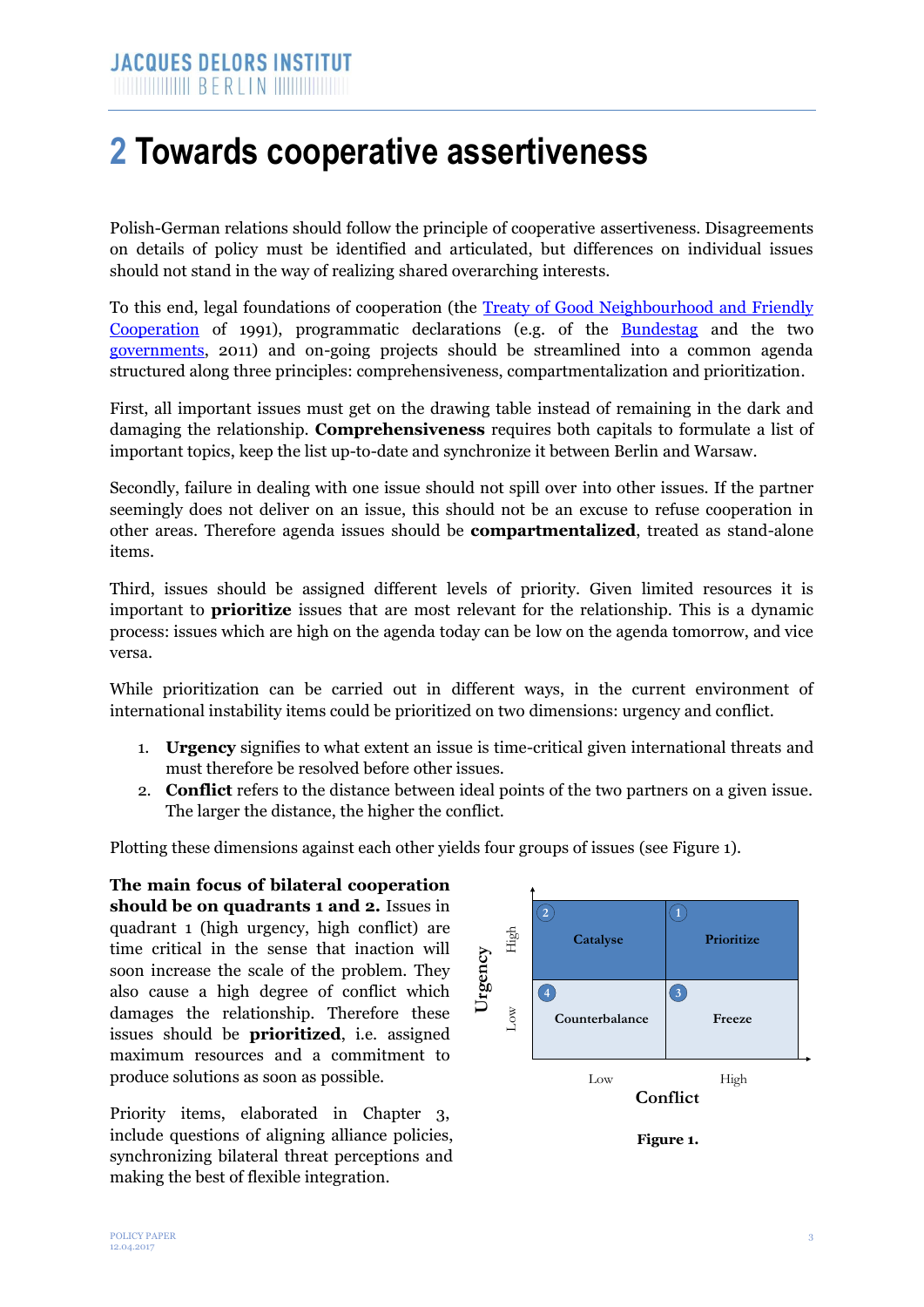Solving urgent and conflictual issues will be difficult as it might involve zero-sum bargaining and painful compromises. Therefore it should be flanked by cooperation on items which are urgent but cause a low degree of conflict (quadrant 2). This is the area where goodwill sustaining the relationship can be generated. Work on these items reassures Polish and German counterparts that, despite major conflicts, cooperation yields value to both countries. Issues in this quadrant should be used to **catalyse** solutions in more difficult areas.

Items in this area include joint projects on economic innovation, energy policy and the support for Ukraine. Chapter 4 offers a detailed discussion.

**In contrast, issues in quadrants 3 and 4 merit less political attention.** The third quadrant captures items which are highly conflictual but not urgent. These items consume significant energy and goodwill without making important contributions to the bilateral problem-solving capacity. To free up space for more pressing problems, they should be **frozen** and addressed at a later stage – or, if possible, dropped from the agenda.

Issues to be frozen for the time being might include [conflicts](http://www.thenews.pl/1/2/Artykul/298456,Poland-seeks-explanation-over-memo-by-GermanSwiss-publisher-report) over German media operating in Poland, the [legal status](http://www.deutschlandfunk.de/ringen-um-identitaet-warum-polen-den-minderheiten-status.862.de.html?dram:article_id=357501) of the Polish minority in Germany and [accusations](http://www.tvp.info/29653661/polskie-obozy-zaglady-niemieckie-media-znow-zaklamuja-historie) of German historic revisionism. These issues are discussed at length elsewhere and will not be elaborated in this paper.

Finally, the fourth quadrant contains items which are neither conflictual nor urgent. These projects don't relate directly to current international challenges and hence merit less political attention than priority issues in quadrants 1 and 2. However, they allow to **counterbalance** a difficult political relationship on the national level by improved relations in other areas. The more difficult national-level cooperation gets, the more resources for counterbalancing projects might be needed.

Items in this category include, for example, city partnerships, borderland and inter-regional cooperation, youth exchanges, funding for Polish-German civil society projects, language training, exchange programmes for journalists, 'young leaders' programmes as well as scientific and cultural cooperation. These projects form the bedrock of traditional Polish-German cooperation and do not require additional description.

After this 'bird-eye view' of the agenda let us move to a more detailed description of how the agenda could be filled with content – starting, in the next chapter, with urgent and conflictual priority issues.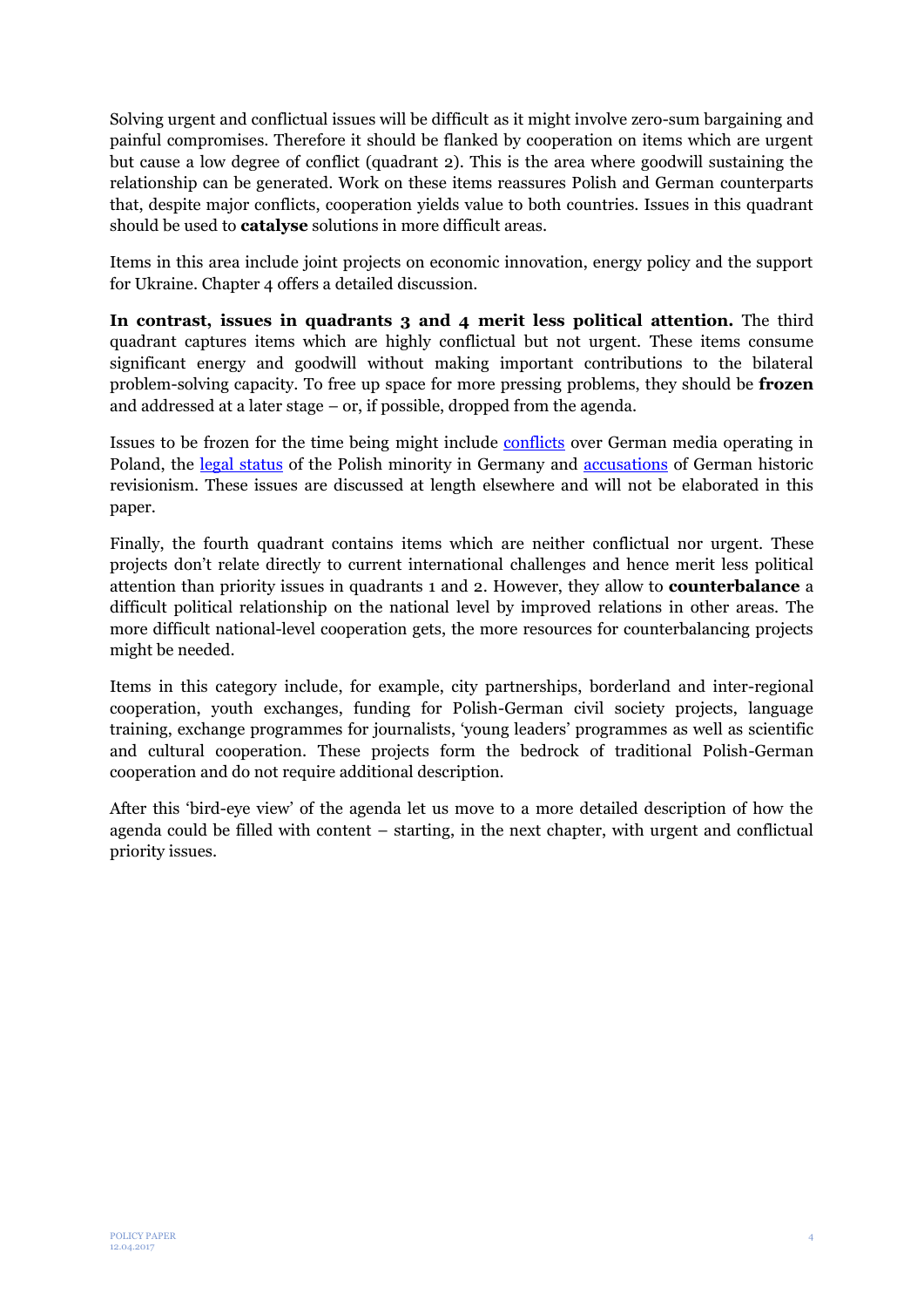# **3 Priority issues**

The background of the current opening in bilateral relations is a set of major risks in international politics which pose a challenge for both countries. Both countries are endangered by a looming disintegration of the EU due to the fallout of Brexit and growing anti-EU sentiments. Both countries are challenged by Russia's aggressive foreign policy, and by potential consequences of Donald Trump's transactional approach to diplomacy: weakening of NATO, United Nations and the EU, trade wars, regional instability.

**Leaders of both countries share the perception that these threats exist and agree to some extent on how to tackle them.** For instance, both capitals recognize that in the current political environment bold calls for 'more Europe' are not the answer. Instead, a functional approach is needed: as much integration as necessary to make European policies work, but as little as possible. On Russia, both governments propose reacting to the annexation of Crimea and war against Ukraine through a combination of sanctions, strengthening NATO's Eastern flank and supporting countries destabilized by Moscow. Berlin and Warsaw also see eye-to-eye on some responses to Donald Trump's foreign policy, e.g. the need to increase defence spending.

**Moreover, Berlin and Warsaw realize that they need each other to address these issues.** On one hand, the Polish government realizes that its policy of strengthening alliances in European politics with the UK (which leaves the Union) and Visegrad countries (which have limited bargaining power and cohesion of views) while distancing itself from Berlin and Paris increases the risk of isolation at a time where major decisions on European integration are on the horizon, not to speak of dangers posed by Russia and a reoriented American foreign policy. On the other hand, Germany needs Polish support on any reform of the European Union and on orchestrating joint European responses to international political challenges. Berlin must involve Warsaw to keep the Union together.

Although these international threats require urgent responses, agreeing on specifics of such responses will be difficult given three conflictual items in the bilateral relationship: alliance policy, diverging threat perceptions and diverging approaches to flexible integration.

#### **3.1 The risk of bowling alone**

First, Poland and Germany diverge in their alliance policy. This could make it more difficult to build unity of the EU in upcoming high-stakes negotiations with the UK, United States and Russia.

**Before the current 'pivot to Germany' (the depth and durability of which has yet to be validated), Poland has openly distanced itself from Berlin while betting on alternative alliances.** In his first [foreign policy address](http://www.msz.gov.pl/pl/aktualnosci/wiadomosci/minister_witold_waszczykowski_o_priorytetach_polskiej_dyplomacji) (January 2016), Foreign Minister Waszczykowski announced that, in Europe, Poland will work "in first order" with the United Kingdom. He underscored attachment to the Visegrad Group while criticizing relations with Germany as characterized by "superficial conciliation". The Minister also felt uneasy about the fact that "60 percent of [Poland's] [trade] turnover is with EU markets", which he interprets as risky overdependence on a single economic area. To counter it, he proposed closer ties with China, including in the '16+1' format where Central and Eastern European countries negotiate directly with Beijing, mostly on infrastructure investments and economic cooperation.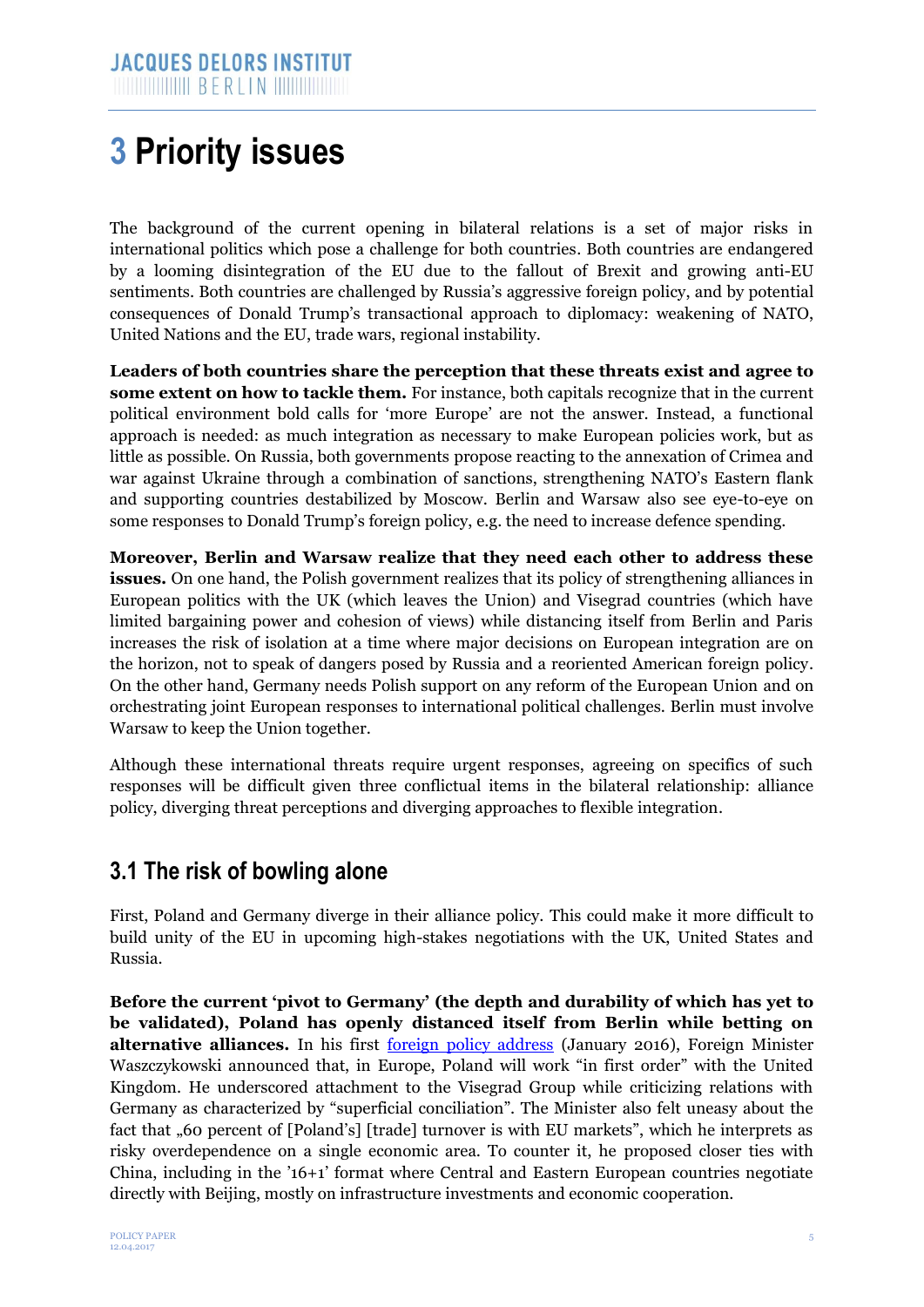In security policy, the Polish government has been concerned about Germany's relations with Russia. In February 2015, Waszczykowski [argued](http://www.fronda.pl/a/witold-waszczykowski-dla-frondapl-potrzeba-mezow-stanu-a-nie-politycznych-gierek,47653.html) that "Russia and Germany are conducting above our heads a kind of a concert of powers". The leader of the Law and Justice party, Jarosław Kaczyński, [spoke](https://www.youtube.com/watch?v=LCK_biZe_KU) of a "German-Russian condominium" threatening Poland. As a result, Poland has tried to strengthen its relations with the United States. Moreover, Warsaw [advocates](http://www.rp.pl/Dyplomacja/308179789-Polityka-zagraniczna-Duda-wraca-do-koncepcji-miedzymorza.html) 'intermarium', a security alliance of countries between the Black and Baltic Seas.

In line with this policy, President Andrzej Duda [invited](http://www.prezydent.pl/en/news/art,352,president-duda-invites-trump-to-poland.html) Donald Trump to a summit of the Three Seas Initiative (an initiative of countries between the Baltic, Adriatic and Black Seas) in Wrocław in June 2017. At the same time the government [cancelled](http://www.france24.com/en/20161011-french-fury-airbus-poland-helicopter-deal-usa-eu) a multi-billion euro deal to buy military helicopters from Airbus, which was a project of the Weimar Triangle to deepen integration of Europe's defence industries.

**Germany's alliance policy also contains pivots excluding Poland.** Warsaw registered with disappointment that Berlin's immediate reaction to Brexit in June 2016 was to organize a [summit](http://www.dw.com/en/founding-eu-members-talk-brexit-in-berlin/a-19356401) of EU's founding members which excluded 'new' member states. Germany also has a history of pre-agreeing European policies at Franco-German meetings, such as in [Deauville](https://www.euractiv.com/section/future-eu/news/merkel-sarkozy-agree-on-eu-treaty-change-to-handle-crises/) in 2010 (summit on Treaty changes in reaction to the Eurozone crisis) and further on in the sovereign debt crisis. Crucially, Berlin's relations with Russia include projects that are not coordinated with Poland, and sometimes pursued in opposition to Polish positions. This applies particularly to the field of energy (North Stream gas pipelines) but also defence. A deal to supply the Russian army with a cutting-edge infantry training system produced by Rheinmetall was [signed](https://www.osw.waw.pl/en/publikacje/analyses/2011-06-29/france-and-germany-are-establishing-a-closer-military-co-operation) in 2011 and [cancelled](http://www.zeit.de/wirtschaft/2014-08/rheinmetall-russland-deutschland-mulino-deal-abgesagt) at the last moment in 2014 as a result of the Russian-Ukrainian conflict.

Looking ahead, Warsaw will closely watch [splits](https://www.osw.waw.pl/en/publikacje/osw-commentary/2016-11-07/dreaming-normalisation-germany-vs-russia) on Russia policy inside the German establishment. Whereas the CDU/CSU and Greens largely support sanctions as a reaction to the annexation of Crimea and war against Ukraine, parts of the SPD, as well as Die Linke, AfD, business organisations (Ost-Ausschuss der Deutschen Wirtschaft), pro-Russian lobbies (Deutsch-Russisches Forum) and some prime ministers of federal states (Saxony, Hamburg, Mecklenburg-Vorpommern, Bavaria) demand to scrap sanctions and return to business as usual.

**Unfortunately, the more Poland and Germany look for alternative alliances, the easier it is to divide and rule Europe at a time where unity is needed.** In sanction policy, the unity of Europe is its greatest asset. However, positive sentiments of parts of Germany's establishment towards Russia can and will be exploited by Moscow to lift the sanction regime and prevent collective responses of the EU and NATO. In Brexit negotiations, the United Kingdom could try to weaken the unity of the EU by proposing 'sweeteners' to individual member states. The same applies to potential upcoming negotiations with the United States, e.g. on trade restrictions imposed by the Trump administration on imported European goods.

That's why Warsaw and Berlin should establish a reflex of investing in the Polish-German alliance before resorting to other options. In the coming months, public statements and practical decisions of Polish and German decision-makers will reveal to what extent there is interest to do so.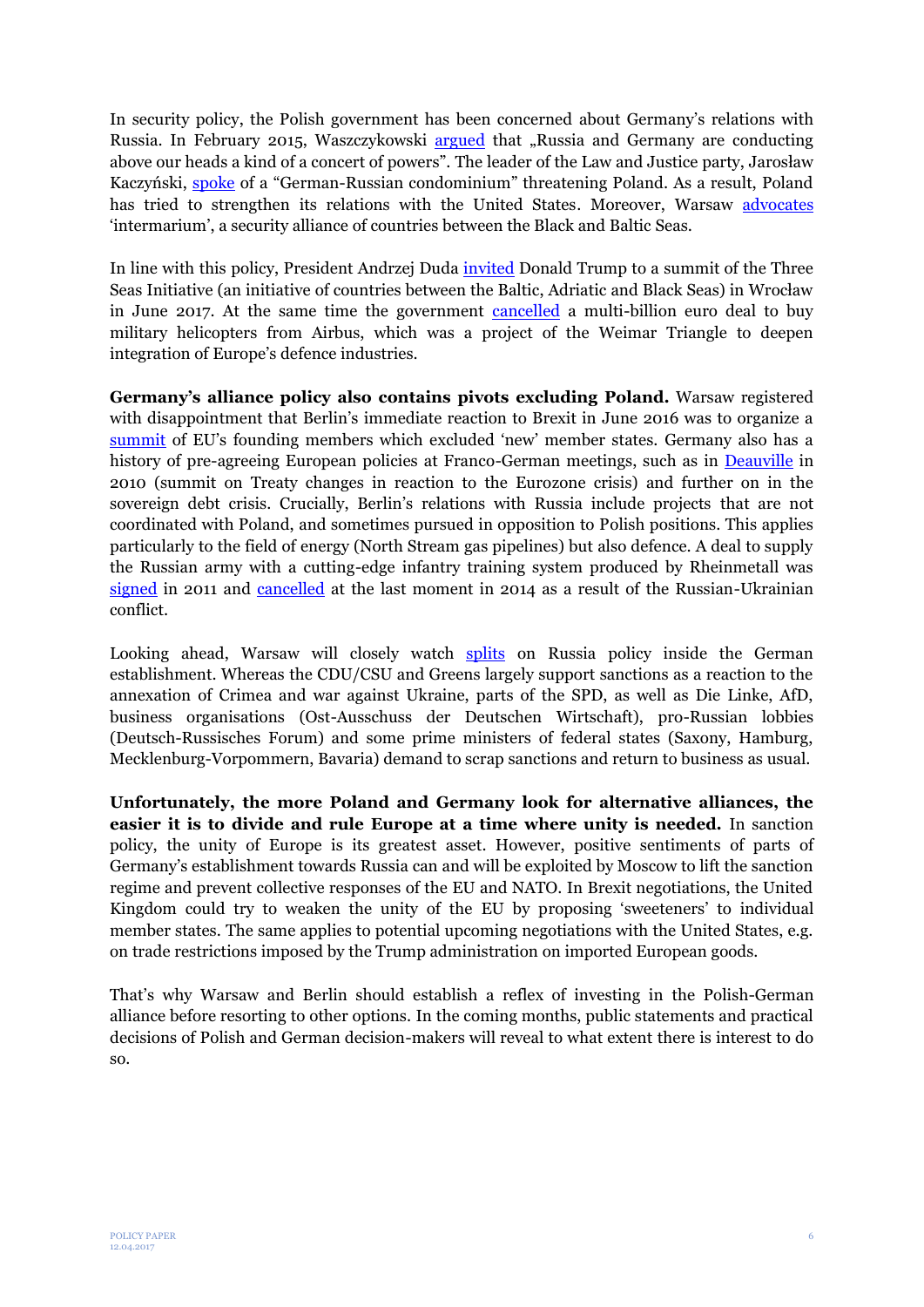#### **3.2 It's not my problem**

Secondly, the capitals diverge on threat perceptions. Problems perceived by the other partner as highly dangerous are sometimes discarded and opposition to helping the partner sets in. This affects negatively Poland's and Germany's capacity to solve problems and be influential in European politics.

**In Poland, an influential theory proposes that the country has limited responsibility to help member states in need because they did not show solidarity to Poland in the past.** Polish officials sometimes [interpret](http://www.batory.org.pl/upload/files/Programy%20operacyjne/Otwarta%20Europa/Change%20in%20Poland.pdf) the country's EU membership as a chain of events in which their country was treated unfairly. To end this chain, they propose a "Poland first" approach, whereby helping others runs against the national interest.

This approach should be reassessed, as it limits Poland's influence in the medium and long term. The flipside of downplaying other member states' threat perceptions is that those member states will have fewer reasons to support Poland when it needs help itself. "Poland first" invites a future "France first", "Germany first" and other "firsts". Given the turbulent international environment, supporting others can therefore be seen as insurance policy against upcoming threats.

Moreover, reacting to other member states' problems secures public support for European integration. As Mareike Kleine shows, helping member states with issues they perceive as salient in return for receiving help in the future has been the key mechanism preventing the EU from disintegrating due to domestic resistance, from the 1957 Treaty of Rome till today<sup>1</sup>. Thus, when Poland strictly ignores threat perceptions of other member states, it risks damaging the support for the European project across the member states. Since support is in short supply already, this is a dangerous strategy.

**The "not my problem" approach is not only a Polish issue, though.** Germany, for its part, has sometimes questioned Polish threat perceptions originating in the East. Although Berlin's current policy towards Russia largely converges with Polish positions, the insistence on building the North Stream 2 gas pipeline despite fierce [resistance](https://www.swp-berlin.org/fileadmin/contents/products/studien/2016S21_lng_wep.pdf) from Poland, Ukraine, Baltic and Visegrad countries is **perceived** as an example of unilateralism incompatible with calls on Warsaw to show more solidarity.

This perception of German unilateralism will likely increase if pro-Russian positions become stronger in future governments. The German establishment should take into account that playing down Polish threat perceptions will make it harder to win Warsaw's support in addressing international challenges.

**As a principle, Warsaw and Berlin should take the other's threat perceptions seriously and help each other whenever such need arises.** It should be noted that 'help' can mean different things and be designed in a way which is palatable to both partners. For instance, in the case of the refugee crisis a reluctance to take in larger numbers of refugees could have been compensated with substantial investments in improving the humanitarian situation in the Middle East, contributions to securing EU's borders and some, at least symbolic, burdensharing regarding refugee relocation. Such an approach would earn Poland credit which could be capitalized when Warsaw is in need.

**.** 

<sup>1</sup> For an elaboration please see Kleine, Mareike (2013). Informal Governance in the European Union: How Governments Make International Organizations Work. Cornell University Press.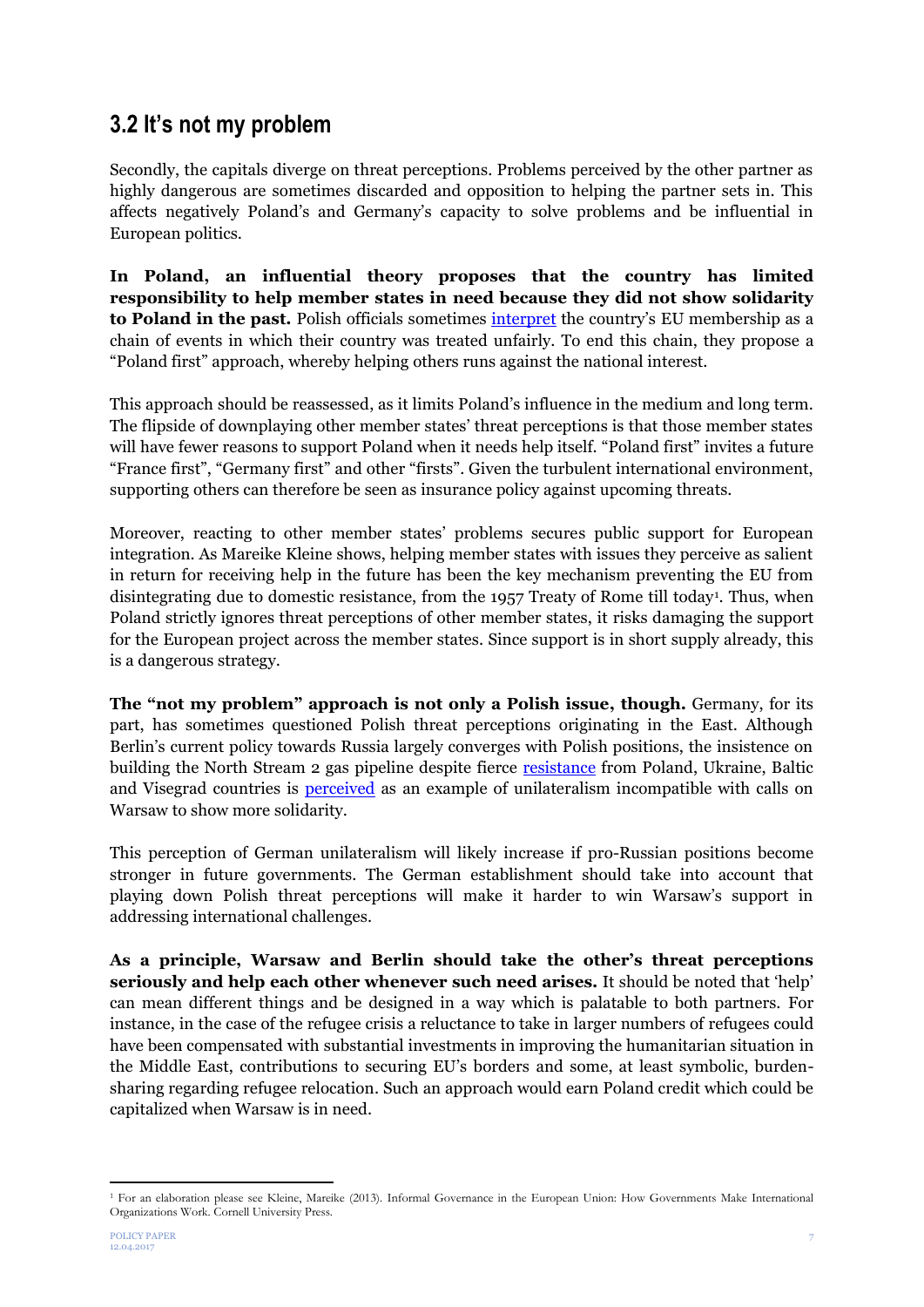#### **3.3 Fifty shades of flexibility**

Thirdly, Poland and Germany should find a common approach to flexible integration. Poland should decide if it wants to be 'in' our 'out' of flexibility projects – and Germany should find ways of keeping the doors open and incentivizing Poland to join.

Poland is sending mixed signals on this issue. Polish leaders have usually warned about a "twospeed Europe" as an approach which could marginalize Poland. During a press conference of Prime Minister Szydło and Chancellor Merkel on February  $7<sup>th</sup>$ , the former [took](https://www.bundeskanzlerin.de/Content/DE/Mitschrift/Pressekonferenzen/2017/02/2017-02-07-pk-merkel-szydlo.html) a surprisingly mild position: "I just said that it's important for Poland that (…) member states of the EU have the feeling and awareness that they are all treated equally and that we are building unity within Europe" [author's translation]. However, a day later Jarosław Kaczyński, leader of the governing party, contradicted this statement by [saying](http://www.polskieradio.pl/130/2792/Artykul/1725540,Jaroslaw-Kaczynski-Nie-moze-byc-UE-dwoch-predkosci) that "there can't be a two-speed Europe".

**The Polish government should make up its mind on this question and, after deciding, take appropriate action.** Being outside of the Eurozone diminishes Polish influence. First, because the Eurozone has own decision-making bodies from which nonmembers are physically excluded (Eurogroup, Euro Summit and Eurogroup Working Group) 2 . Secondly, because during and after the euro crisis the agenda of these bodies has drifted from technical Eurozone-specific issues towards issues concerning all EU members<sup>3</sup> .

As a result, Poland literally does not sit at a table which decides on more and more items concerning its own interests. To illustrate, Rebecca Adler-Nissen argues in her recent study of the Eurogroup that "the group now issues specific advice on labour market reform, product market reform and financial markets. Moreover, it debates overarching macroeconomic policy, international economic and energy policy. Even climate and environmental issues are discussed in the Eurogroup" (2014: 96). These are issues are clearly important for Poland.

Additional projects of flexible integration will diminish Polish influence even further. Under [discussion](http://www.batory.org.pl/upload/files/pdf/rap_otw_eu/Prepare%20for%20a%20new%20Europe.pdf) is a deeper integration of the Eurozone, where considered elements include a separate budget, finance minister, voting arrangement in the European Parliament and some mechanism of fiscal transfers. Also in the area of defence and migration policy integration among all EU member reached its limits and might be pursued among groups of member states.

Those member states who participate in all or many projects, such as Germany, will have disproportionate control over European policies. Staying out is an option, but the price would be a scenario where Warsaw would have to accept more and more policies which it cannot influence. This would strengthen the image of the EU as a foreign power which illegitimately interferes in domestic politics. A process of disillusionment and loosening ties with the Union would set in. As Piotr Buras [argues,](http://www.batory.org.pl/upload/files/pdf/rap_otw_eu/Polish%20views%20of%20the%20EU.pdf) Poland would not leave the EU, but the EU would leave Poland.

In this context Poland would do well to start an honest debate about Eurozone membership and benefits of European integration in general. This will not be easy. As a [study](http://www.batory.org.pl/upload/files/pdf/rap_otw_eu/Polish%20views%20of%20the%20EU.pdf) of the Batory Foundation shows, the image of Poles as strong supporters of European integration should be qualified. While it is true that about 80% of Poles support EU membership in Eurobarometer

**.** 

<sup>2</sup> For a detailed elaboration on how non-members are excluded from Eurozone bodies, see Adler-Nissen, Rebecca (2014). Opting Out of the European Union: Diplomacy, Sovereignty and European Integration, Cambridge University Press, p. 74-113.

<sup>&</sup>lt;sup>3</sup> See Ondarza, N. v., Bowen, D. A. (2013). Strengthening the core or splitting Europe? Prospects and pitfalls of a strategy of differentiated [integration.](https://www.swp-berlin.org/fileadmin/contents/products/research_papers/2013_RP02_orz.pdf) SWP Research Paper: RP 2/2013. Berlin: Stiftung Wissenschaft und Politik.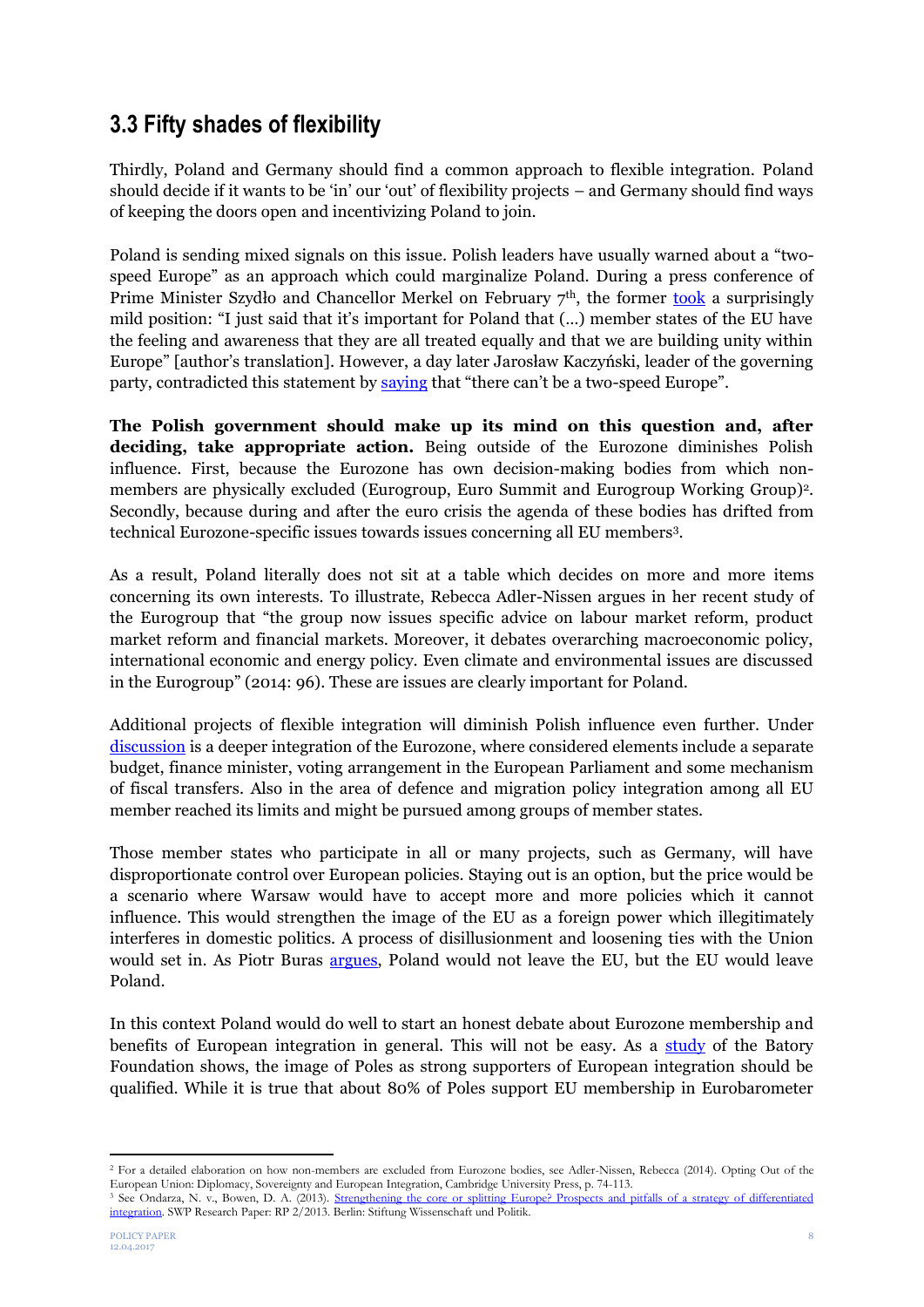polls, support for additional integration in areas discussed in the flexibility debate (such as monetary integration, migration, defence) is extremely low<sup>4</sup> .

Good news is that these views are at least partially a product of the way European integration has been presented by Polish political parties. Therefore such views can be changed. A starting point could be to focus the debate on 'nominal' versus 'real' sovereignty. In which areas should national sovereignty be shared with other member states in order to solve problems important for the Polish people?

**Germany, for its part, can play an important role in designing flexibility projects in a way which increases the incentives and decreases the barriers for Poland to join.** The governance of flexibility can take different forms and be more or less inclusive. For instance, countries which opt out from the area of Justice and Home Affairs are allowed to participate (without a right to vote) in the decision-making process, and can even decide to opt in with full voting rights if they wish. De facto, this [means](http://www.tandfonline.com/doi/abs/10.1080/13501760802453239) that they have significant influence on policymaking in an area from which they formally opted out<sup>5</sup> .

This inclusive approach contrasts with governance arrangements of the Eurozone, where members have exclusive, separate bodies. However, even in this area compromises are possible. Non-members of the Eurozone which ratify the Fiscal Compact are allowed to participate in Euro Summits when they deal with issues of relevance for all EU member states. Also in the area of the Banking Union compromise solutions were found: non-members of the Eurozone can establish 'close cooperation' on banking supervision between the ECB and the national competent authority whereby the ECB can make non-binding recommendations and cooperation can be terminated anytime by both sides<sup>6</sup>.

In sum, there is scope for innovative mechanisms of involving non-member states in flexibility projects. Germany should be at the forefront of such innovative thinking and help Poland to be included as much as possible in European-level decision-making. Poland, in turn, should more carefully consider the potential benefits of joining flexibility projects.

**.** 

<sup>&</sup>lt;sup>4</sup> Just 9% of the Polish population [supports](http://www.pewglobal.org/2016/06/07/euroskepticism-beyond-brexit/) further integration, while 38% would like to see less of it. 65% [refuse](http://www.cbos.pl/SPISKOM.POL/2016/K_095_16.PDF) joining the Eurozone and also 65% are of the isolationis[t opinion](http://www.pewglobal.org/2016/06/13/europeans-face-the-world-divided) that Poland "should deal with its own problems and let other nations fend for themselves as best they can". On the crucially important issue of migration and asylum, since Autumn 2015 an average of two thirds of Poles has been [against](http://www.cbos.pl/SPISKOM.POL/2016/K_136_16.PDF) receiving refugees from the Middle East and Africa. Nearly 60% of Poles [see](http://afryka.org/download/raport2015/raportpl.pdf) immigrants from Muslim countries as a terrorist danger, and 60% [perceive](http://poland.iom.int/sites/default/files/IOM_Cudzoziemcy_raport_IX_2016.pdf) foreigners in general as a threat.

<sup>&</sup>lt;sup>5</sup> This is elaborated in detail by Adler-Nissen, Rebecca (2014). Opting Out of the European Union: Diplomacy, Sovereignty and European Integration, Cambridge University Press, p. 114-146.

<sup>&</sup>lt;sup>6</sup> For a discussion of legal innovations on involving 'outs' in flexibility projects, see Craig, Paul P. and Markakis, Menelaos The Euro Area, its [Regulation and Impact on Non-Euro Member States](https://ssrn.com/abstract=2741211) (March 2, 2016). Forthcoming in P Koutrakos and J Snell (eds), Research Handbook on the Law of the EU's Internal Market (Edward Elgar, 2016); Oxford Legal Studies Research Paper No. 11/2016.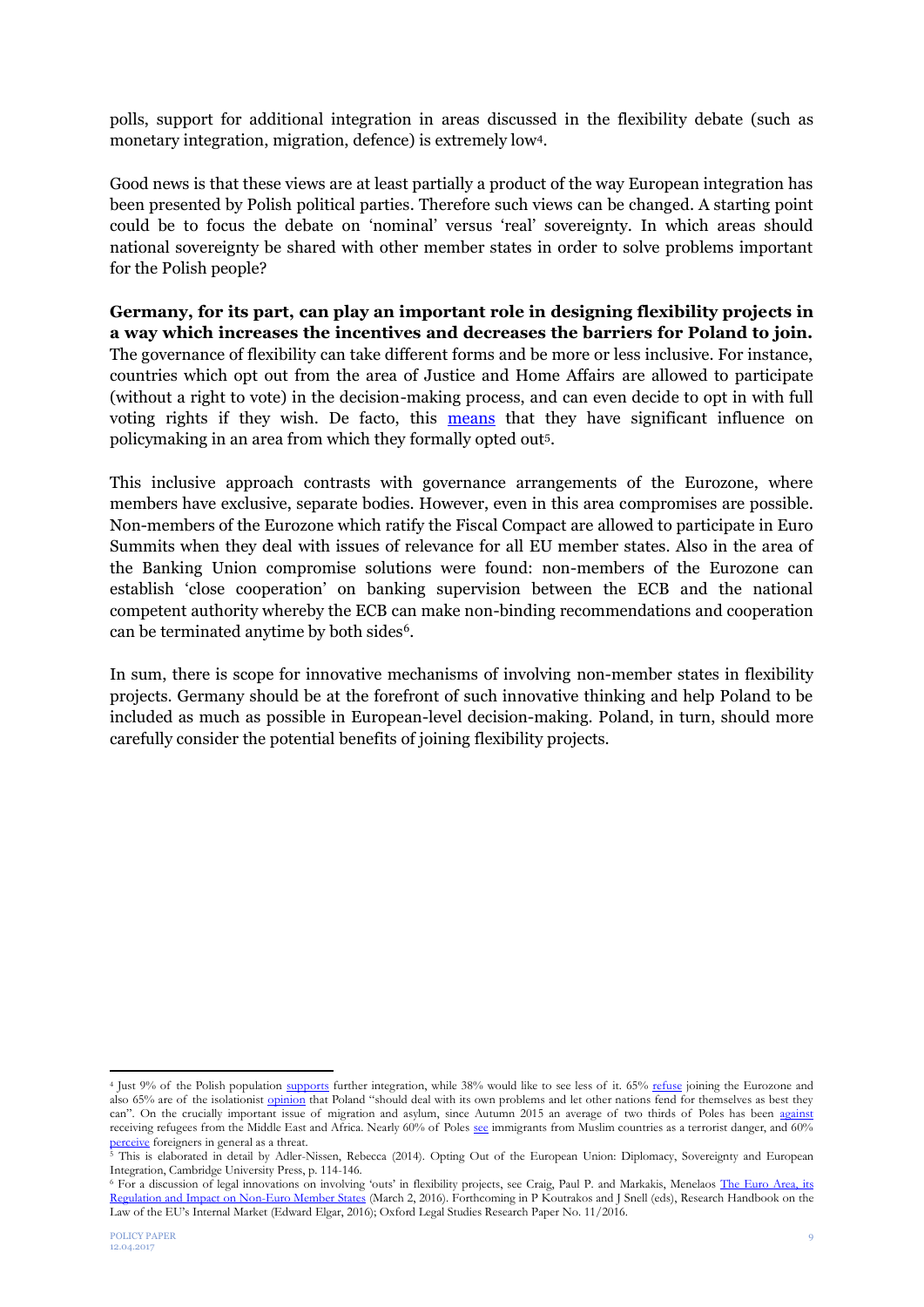### **4 Catalysts**

The three issues outlined in the previous chapter are 'big ticket items': urgent, conflictual and politically costly as they require compromises and course-corrections. To generate support for solutions on such items, leaders in both countries could identify urgent projects where the degree of conflict is relatively low (second quadrant, Figure 2).

In the following I suggest some policy areas in which these projects could be created (if they do not exist) or strengthened (if they do exist).



#### **4.1 Innovation**

First, a big priority for the Polish government is to improve the **innovativeness** of Polish firms. The Minister for Development has recently presented the ["Morawiecki plan"](http://www.laender-analysen.de/polen/pdf/PolenAnalysen194.pdf), a strategy to avoid a "middle income trap" of the economy by decreasing reliance on foreign capital and shifting the production portfolio of Polish firms from low added-value assembly to high value-added production. Any projects which contribute to these goals and generate value also for the German side would be welcome.

For instance, Poland and Germany could set up a pipeline of <u>[joint projects](http://www.bundesfinanzministerium.de/Content/EN/Standardartikel/Topics/Europe/Articles/2015-04-29-polish-german-consultations.html)</u> financed by the European Fund for Strategic Investments, targeting measures to improve innovativeness. A bilateral innovation dialogue could be kicked off, bringing together representatives of Polish and German ministries responsible for research and economy as well as representatives of firms and relevant associations. Similarly, a joint project on connecting and strengthening start-up environments in Poland and Germany could be initiated. Franco-German [cooperation](https://de.ambafrance.org/Deutsch-franzosische-Konferenz-in-Paris-Digitalisierung-Europas-voranbringen) in these areas could serve as inspiration.

Moreover, the portfolio of existing Polish-German projects in the area of research, education and economic cooperation could be comprehensively reviewed by a joint commission and a set of most promising projects from the innovation perspective could receive additional funding.

#### **4.2 Energy**

Secondly, **energy** – seen in Poland often from a security lens – is not only a divisive area, but also one with scope for cooperation. Kai-Olaf Lang from the think tank Stiftung Wissenschaft und Politik, together with Polish and German colleagues, [identifies](https://www.swp-berlin.org/fileadmin/contents/products/comments/2017C04_wep_lng_et_al.pdf) a stream of projects where interests of both capitals converge. This includes bilateral cooperation on 'soft infrastructure' and strategic investments.

Soft infrastructure includes upcoming regulations on gas and electricity trading, the European Emissions Trading System, post-2020 European energy governance package and security of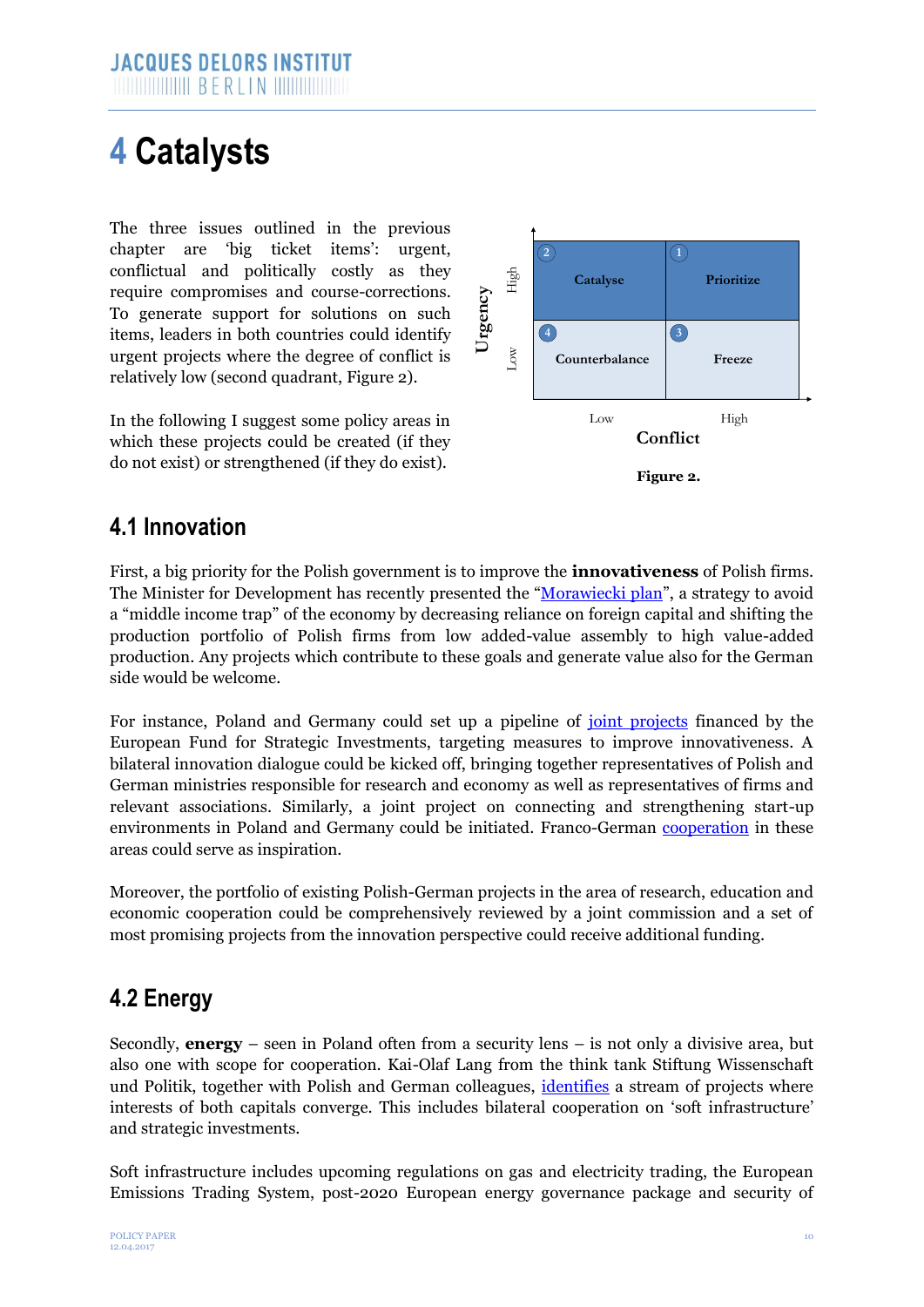supply regulations. Strategic investments refers to joint projects in areas of e-mobility, prosumption, energy efficiency, joint renewable projects and biogas.

A Polish-German Energy Council could be set up to coordinate the implementation of such initiatives and identify disagreements in the field of energy policy at an early stage.

#### **4.3 Ukraine**

Third, both countries agree on the need to support **Ukraine** as a country seriously affected by Russia's aggression. Besides cooperation on big questions (e.g. financial and technical [support](http://www.delorsinstitut.de/2015/wp-content/uploads/2015/10/ukrainekoenigchromiecjdienoct2015.pdf) of the EU and IMF for Ukraine's reform process), a range of tangible smaller projects could be considered. For instance, as Kai-Olaf Lang [suggests,](https://www.swp-berlin.org/fileadmin/contents/products/aktuell/2016A13_lng.pdf) Poland and Germany could kick off bilateral 'implementation partnerships' helping Ukrainian reformers to speed up implementation of reforms.

Another idea, [suggested](http://fae.pl/polishgermancooperation.pdf) by Weronika Priesmeyer-Tkocz and Bartosz Rydliński is to set up a University of the Eastern Partnership (EaP). This project could reflect Polish-German experiences of the European University Viadrina and Polish-Ukrainian experiences of the University of Lublin. The University could bring together students from the EU and the EaP as well as manage a study programme where EaP students would learn about different regions of the EU through academic exchanges.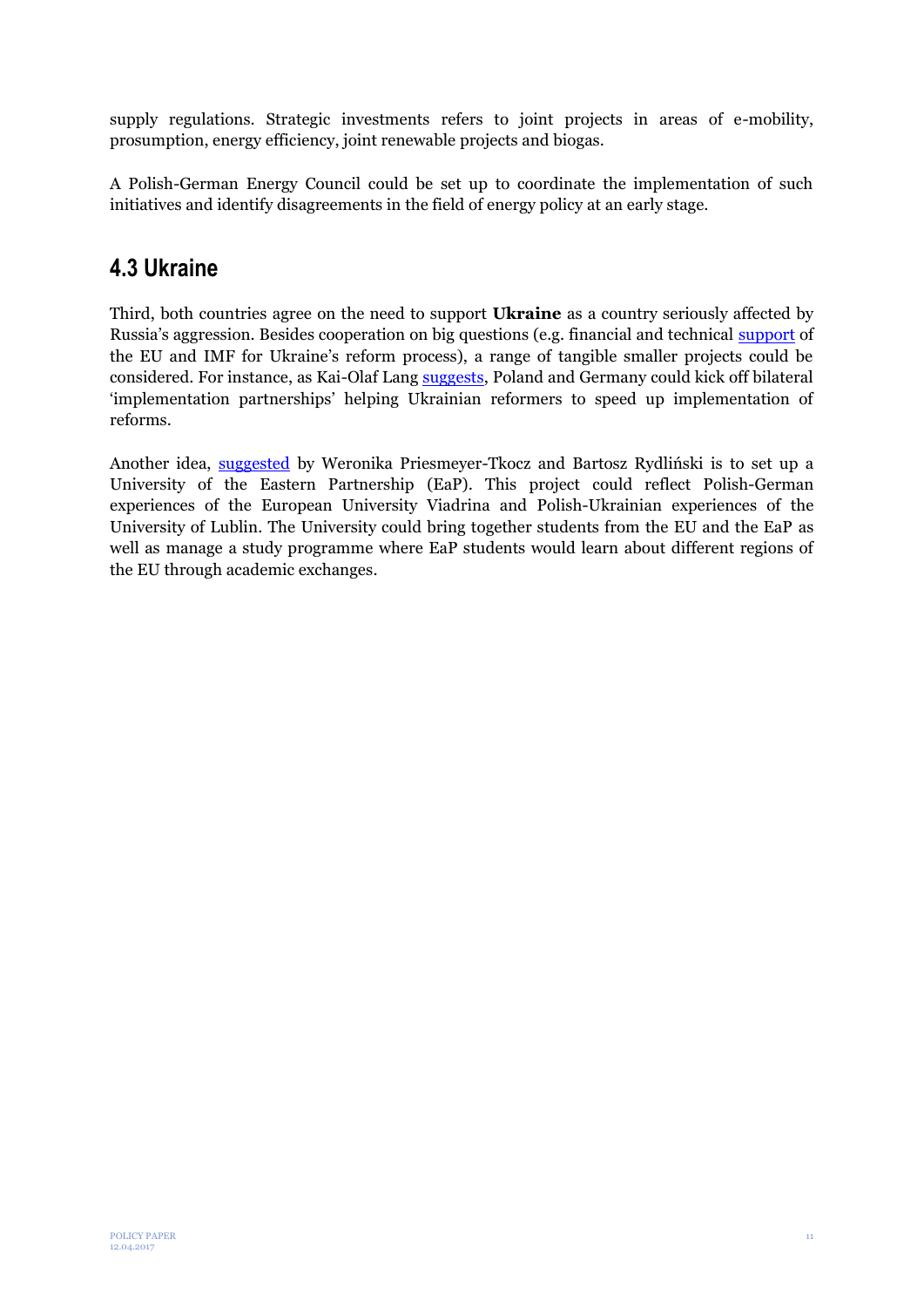## **5 Conclusion**

The recent visit of Chancellor Angela Merkel in Warsaw has fuelled expectations of a new opening in Polish-German relations. In the end, both partners seem to acknowledge the need to cooperate on solving major international challenges, from the fallout of Brexit through the reform of the EU to Washington's new foreign policy.

However, a single visit will not change relations on its own, especially given their previous state and on-going conflicts, such as Poland's strife with the European Commission. What is needed is a method and process for gradually transforming Polish-German relations from a mode of confrontation into one of cooperative assertiveness underpinned by tangible projects.

In this policy paper I drew the contours of a forward-looking bilateral agenda with two types of priority issues:

- 1. Those which are **highly urgent** and **highly controversial**. This includes e.g. the question of aligning alliance policies, synchronizing bilateral threat perceptions and making the best of flexible integration.
- 2. Those which are **highly urgent** but **less controversial**, e.g. projects on economic innovation, elements of energy policy and support for Ukraine.

The assumption of this approach is that achieving tangible results on urgent, but less controversial items will produce the goodwill required to solve some of the major controversies. In other words, success on easier issues will 'oil' negotiations on difficult items.

The following three steps could help setting the agenda in motion.

First, the proposed method is a thought experiment requiring further refinement rather than an off-the-shelf policy plan. Future work could improve its analytical foundations and provide a more complete set of agenda items. This could be a task for analysts of Polish and German think tanks and academic institutions, collaborating during conferences and research projects along a systematic work programme. This work could be closely tied to on-going planning at relevant Polish and German governmental cells, including the Foreign Ministries, Chancelleries and Presidential Administrations.

Secondly, Polish-German relations would benefit from a fair way of registering concessions of both partners. Problem-solving can be positive-sum, but the most challenging issues are often zero-sum and require difficult compromises. However, no partner should feel discriminated by making more concessions than the other over the long term. Tracking compromise in a fair way could be the task of independent third parties, such as analytical institutions and nongovernmental organizations. For instance through a periodic review of Polish-German problemsolving carried out by Polish and German experts.

Finally, constructive cooperation – especially if it involves compromises – requires public support in both Poland and Germany. Both sides should therefore strive for a balanced communication approach which publicizes both problematic issues and cases of successful problem resolution. In order to achieve this goal, one could think about a regular format bringing together Polish and German journalists (from national and regional newspapers, blogs and online portals, TV and radio) with decision-makers working on the common agenda. The